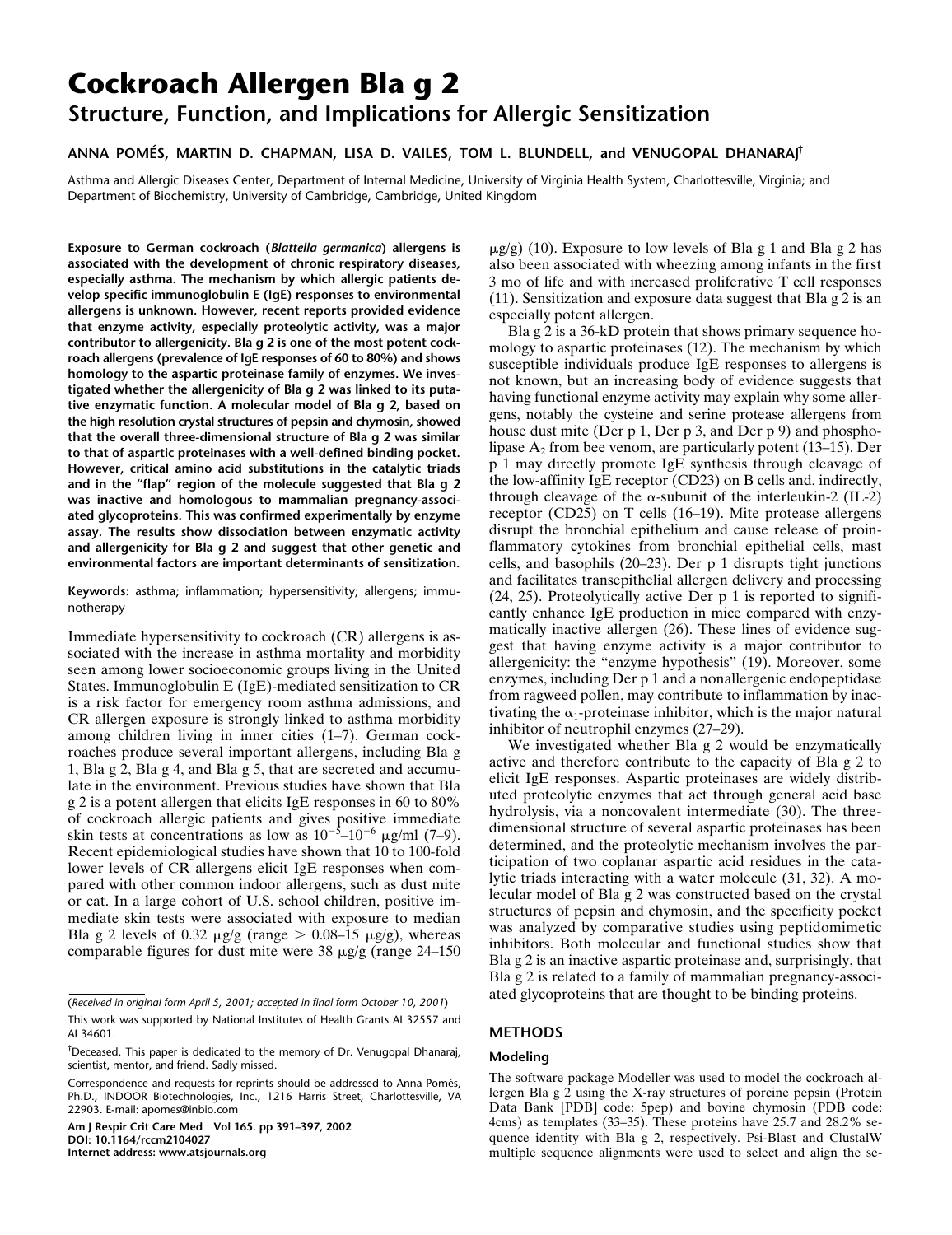quences before modeling (36, 37). The final model was further manually adjusted using the interactive graphics package O (38). The Procheck suite program was used to assess the stereochemical quality of the model (39). A structural alignment of pepsin, chymosin, and Bla g 2 was obtained using Joy (40).

#### **Study of Bla g 2 Specificity Pocket**

Bla g 2 specificity pockets were studied by docking peptidomimetic inhibitors from aspartic proteinase complexes of known tertiary structure and specificity in the cleft of Bla g 2 and comparing them with the original structures. The complexes used for the analysis were those of rhizopuspepsin complexed with pepstatin (PDB code: 6apr at 2.5 Å), the human pepsin 3A complexed with pepstatin (PDB code: 1pso at 2 Å), and the mouse renin complexed with the decapeptide inhibitor CH-66 (PDB code: 1smr at  $2.0$  Å) (41–43). Amino acid residues involved in the interactions of the inhibitors with Bla g 2 pockets were studied using the program Contact (44). The program Lsqman was used to superpose the different molecules in the same orientation, and these were further displayed using Setor (45, 46).

#### **Purification of Bla g 2 by Affinity Chromatography**

German cockroach frass (194 g) was extracted in borate-buffered saline, pH 8.0, and 0.05% sodium azide at  $4^{\circ}$  C by stirring overnight. The cockroach extract was centrifuged at  $12,000 \times g$  for 25 min, and the supernatant was centrifuged again at  $24,000 \times g$  for 25 min. The second supernatant was filtered under vacuum, and the filtrate was dialyzed at least two times against phosphate-buffered saline (PBS) overnight at  $4^{\circ}$  C (12).

Cockroach extract was absorbed over a monoclonal affinity chromatography column using anti-Bla g 2 mAb 7C11 coupled to CNBractivated Sepharose 4B (Pharmacia, Piscataway, NJ). The column was washed with PBS, pH 7.0, and eluted either with 0.005 M glycine in 50% ethylene glycol, pH 10, or with 4 mM hydrochloric acid, pH 2.5–3. The basic elution buffer was immediately neutralized with 0.2 M  $Na<sub>2</sub>HPO<sub>4</sub>$ , pH 7.0. The Bla g 2 concentration was measured by enzyme-linked immunosorbent assay as previously described (47).

#### **Milk Clotting Microtiter Plate Assay for the Detection of Enzyme Activity**

Enzymatic activity was measured using the milk clotting microtiter plate assay described previously (48). Pepsin and chymosin were used as activity standards while pepstatin and phenylmethylsulfonyl fluoride (PMSF) were used as inhibitors of aspartic and serine proteinase activities, respectively (48, 49). Serial dilutions of samples (20  $\mu$ l) were incubated in microtiter wells with 12% wt/vol dried milk in 0.2 M sodium acetate, pH 5.4, 10 mM CaCl<sub>2</sub>, (80  $\mu$ l) for 1 h at 37° C. The plate was then inverted, and the presence of milk clotting activity was indicated by the formation of a curd at the bottom of a well.

## **RESULTS**

### **Bla g 2 Model: Validity, Main Substitutions, and Selection of SCRs and SVRs**

The Bla g 2 model has a bilobal structure typical of aspartic proteinases, with each lobe comprised of two  $\beta$ -sheets and two short  $\alpha$ -helices (Figure 1A). The overall stereochemical quality of the model as assessed by Procheck is favorable. The catalytic site of aspartic proteinases is located in the bottom of the binding pocket or cleft and is formed by two loops, each containing the triad aspartate–threonine–glycine (DTG). Several features of the Bla g 2 binding pockets differ from the active site of catalytically active aspartic proteinases. First, Bla g 2 has amino acid substitutions in the catalytic triads that are absolutely conserved in all active aspartic proteinases: residues DTG 32–34 and DTG 215–217 (using pepsin numbering) are substituted by DST and DTS, respectively (Figures 1B and 2). Second, even though D32 and D215 from the Bla g 2 triads are coplanar (Figure 1B), which is necessary for enzymatic activity, they are inaccessible to water. Threonine 34 is too close to the aspartate 215 (as shown in Figure 1B) and makes this aspartate inaccessible to the water that is essential for activity. Finally, there is a critical substitution in the "flap"region that comprises the residues  $72-81$  and forms a  $\beta$ -hairpin that partially covers the active site cleft (Figure 1A). Residue tyrosine 75, which is a highly conserved residue among active aspartic proteinases, is substituted by phenylalanine in Bla g 2 (Figure 2).

The regions of Bla g 2 that are structurally conserved (SCRs) with aspartic proteinases are shown in Table 1. Compared with pepsin (5pep), Bla g 2 has five amino acid insertions, one in the SCR1 and four in the structurally variable regions (SVRs) 3, 6, 8, and 13, which are mostly constituted by loops. During evolution, insertions usually occur in the loops and these regions play an important role in specificity, proteolytic susceptibility, folding, function, structure, and antibody recognition (50). The loop that corresponds to the SVR8 is the most variable in length among the aspartic proteinase family and contains a two-amino acid insertion in Bla g 2 (48,





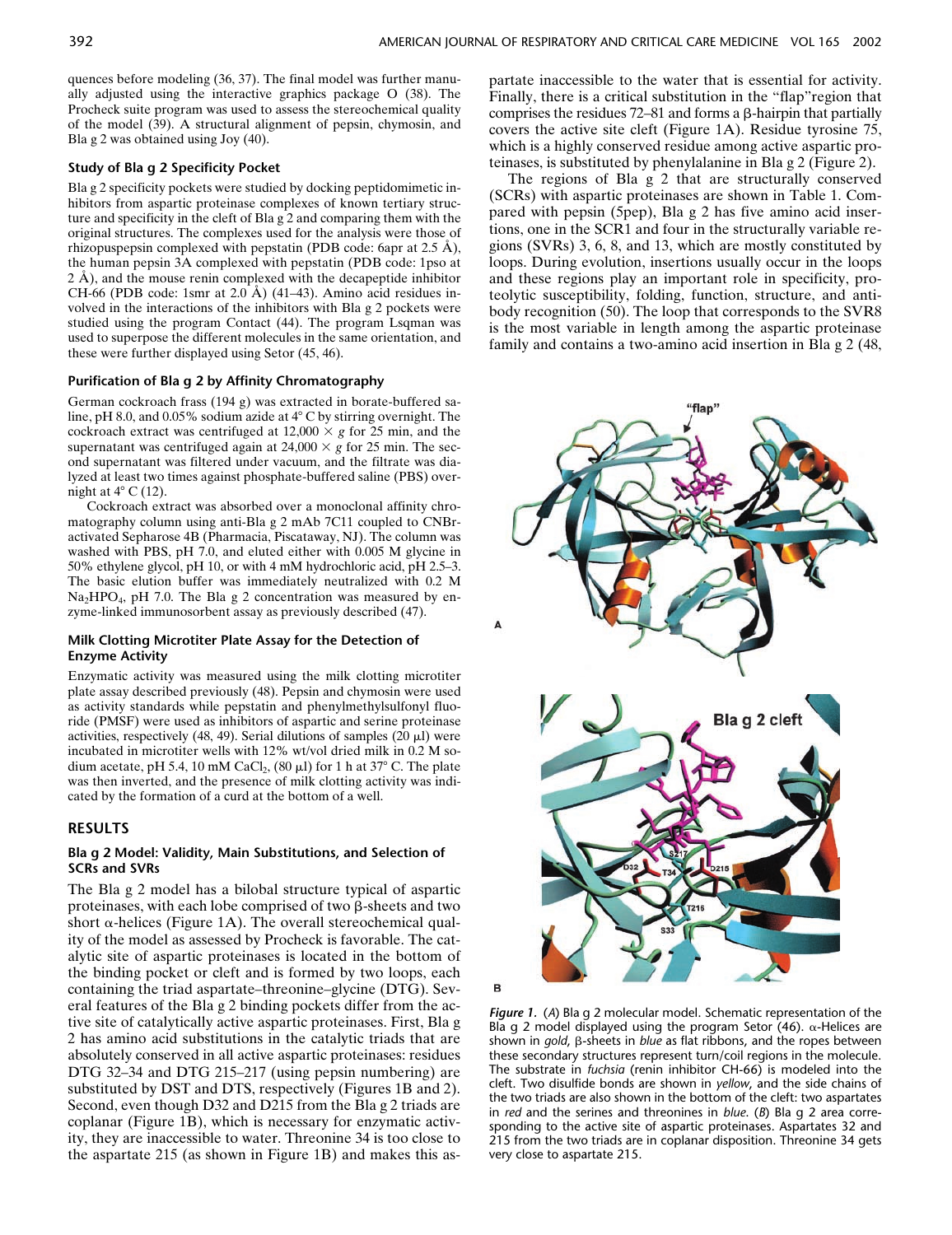PIG PEPSIN BOVINE CHYMOSIN RAT CATHEPSIN E MOSQUITO ASP PROT DROSOPHILA ASP PROT  $Bla q 2$ -----MIGLKLVTVLFAVATITHAAELQRVPLYK------------------L------- $: 1: * :$  $\sim$ PIG PEPSIN **BOVINE CHYMO** RAT CATHEPSI MOSQUITO ASP DROSOPHILA A Bla  $q$  2 PIG PEPSIN BOVINE CHYMO RAT CATHEPSI MOSQUITO ASP DROSOPHILA A  $Bla g 2$ PIG PEPSIN **BOVINE CHYMO** RAT CATHEPSI MOSQUITO ASP DROSOPHILA A  $Bla q 2$ PIG PEPSIN BOVINE CHYMO RAT CATHEPSI MOSQUITO ASP DROSOPHILA A Blag 2 PIG PEPSIN BOVINE CHYMO RAT CATHEPSI MOSQUITO ASP DROSOPHILA A

PIG PEPSIN BOVINE CHYMO RAT CATHEPSI MOSQUITO ASP DROSOPHILA A Blag 2

 $Bla g 2$ 

---------MRCLVVLLAVFALSQGTEITRIPLYKGKSLRKALKEHGLLEDFLQKQQYGIS ----MKPLFVLLLLLLLLLDLAQAQGVLHRVPLRRHQSLRKKLRAQGQLSDFWRSHNLDMI -------MLIKSIIALVCLAVLSQADFVRVQLHKTESARQHFRNVDTEIKQLRLKYNAVS MQKVALLLVAFLAAAVAHPNSQEKPGLLRVPLHKFQSARRHFADVGTELQQLRIRYGGGD

|         | $-5$      | 1                 | 10             | 20                   | 30                                                  | 40                                                           |
|---------|-----------|-------------------|----------------|----------------------|-----------------------------------------------------|--------------------------------------------------------------|
|         |           |                   |                |                      |                                                     | SKYFPEAAALIGDEPLENYLDTEYFGTIGIGTPAQDFTVIFDTGSSNLWVPSVYCSSL-- |
| SIN     |           |                   |                |                      |                                                     | SKYS--GFGEVASVPLTNYLDSQYFGKIYLGTPPQEFTVLFDTGSSDFWVPSIYCKSN-- |
| N E     |           |                   |                |                      |                                                     | EFSESCNVDKGINEPLINYLDMEYFGTVSIGSPSONFTVIFDTG5SNLWVPSVYCTSP-- |
| PROT    |           |                   |                |                      |                                                     | GPVP---------EPLSNYLDAQYYGAITIGTPPQSFKVVFDTG5SNLWVPSKECSFTNI |
| SP PROT |           |                   |                |                      |                                                     | --VP---------EPLSNYMDAOYYGPIAIGSPPONFRVVFDTGSSNLWVPSKKCHLTNI |
|         |           |                   |                |                      |                                                     | ---------------VHVFINTOYAGITKIGN--ONFLTVFDSTSCNVVVASOECVGGAC |
|         |           |                   |                |                      | x, x, , x, x, , x, x                                |                                                              |
|         |           | ÷                 | $: 1: 1 * * *$ | $: *$ .              |                                                     |                                                              |
|         |           | 60                | 70             | 80                   | 90                                                  | 100                                                          |
|         |           |                   |                |                      |                                                     | ACSDHNQFNPDDSSTFEATSQELSITYGTGSMTGILGYDTVQVGGISDTNQIFGLSETEP |
| SIN     |           |                   |                |                      |                                                     | ACKNHORFDPRKSSTFONLGKPLSIHYGTGSMOGILGYDTVTVSNIVDIOOTVGLSTOEP |
| N E     |           |                   |                |                      |                                                     | ACKAHPVFHPSOSSTYMEVGNHFSIOYGTGSLTGIIGADQVSVEGLTVEGOOFGESVKEP |
| PROT    |           |                   |                |                      |                                                     | ACLMHNKYNAKKSSTFEKNGTAFHIOYGSGSLSGYLSTDTVGLGGVSVTKOTFAEAINEP |
| SP PROT |           |                   |                |                      |                                                     | ACLMHNKYDASKSKTYTKNGTEFAIQYGSGSLSGYLSTDTVSIAGLDIKDQTFAEALSEP |
|         |           |                   |                |                      |                                                     | VCPNLQKYEKLKP-KYISDGNVQVKFFDTGSAVGRGIEDSLTISNLTTSQQDIVLAD-EL |
|         | ٠.        | $\cdots$ $\cdots$ |                | $: +$<br>$^\star$    | $*$ : : .:                                          | $\mathcal{L}_{\mathbf{m}}$<br>÷                              |
|         | 110       | 120               | 130            | 140                  | 150                                                 | 160                                                          |
|         |           |                   |                |                      |                                                     | GSFLYYAPFDGILGLAYPSISASGATPVFDNLWDQGLVSQDLFSVYLSSNDDSG--SVVL |
| SIN     |           |                   |                |                      |                                                     | GDVFTYAEFDGILGMAYPSLASEYSIPVFDNMMNRHLVAQDLFSVYMDRNGQE---SMLT |
| N E     |           |                   |                |                      |                                                     | GOTFVNAEFDGILGLGYPSLAVGGVTPVFDNMMAQNLVALPMFSVYLSSDPQGGSGSELT |
| PROT    |           |                   |                |                      |                                                     | GLVFVAAKFDGILGLGYSSISVDGVVPVFYNMFNQGLIDAPVFSFYLNRDPSAAEGGEII |
| SP PROT |           |                   |                |                      |                                                     | GLVFVAAKFDGILGLGYNSISVDKVKPPFYAMYEQGLISAPVFSFYLNRDPASPEGGEII |
|         |           |                   |                |                      |                                                     |                                                              |
|         |           |                   |                |                      |                                                     | SQEVCILSADVVVGIAAPGCPNALKGKTVLENFVEENLIAPVFSIHHARFQDGEHFGEII |
|         |           | $*$ ::*:.         |                |                      |                                                     | $\ddot{\phantom{1}}$                                         |
|         | 170       | 180               | 190            | 200                  |                                                     | 220                                                          |
|         |           |                   |                |                      |                                                     | LGGIDSSYYTGSLNWVPVSVEGYWQITLDSITMDGETIACSGGCQAIVDTGTSLLTGPTS |
| SIN     |           |                   |                |                      |                                                     | LGAIDPSYYTGSLHWVPVTVQQYWQFTVDSVTISGVVVACEGGCQAILDTGTSKLVGPSS |
| N E     |           |                   |                |                      |                                                     | FGGYDPSHFSGSLNWIPVTKQGYWQIALDGIQVGDTVMFCSEGCQAIVDTGTSLITGPPK |
| PROT    |           |                   |                |                      |                                                     | FGGSDSNKYTGDFTYLSVDRKAYWQFKMDSVKVG-DTEFCNNGCEAIADTGTSLIAGPVS |
| SP PROT |           |                   |                |                      |                                                     | FGGSDPNHYTGEFTYLPVTRKAYWQIKMDAASIG-DLQLCKGGCQVIADTGTSLIAAPLE |
|         |           |                   |                |                      |                                                     | FGGSDWKYVDGEFTYVPLVGDDSWKFRLDGVKIG-DTTVAPAGTQAIIDTSKAIIVGPKA |
|         | $:$ * * . | *.: ::.:          | $*$ :: :*.     | $\vdots$             |                                                     | $*$ : $*$ $*$<br>$\cdot \cdot \cdot$ $^{\star}$              |
|         | 230       | 240               |                |                      | 260                                                 | 270<br>280                                                   |
|         |           |                   |                |                      |                                                     | AIAINIOSDIGASEN---SDGEMVISCSSIDSLPDIVFTINGVOYPLSPSAYILODDDS- |
| SIN     |           |                   |                |                      |                                                     | DILN-IOOAIGATON---OYGEFDIDCDNLSYMPTVVFEINGKMYPLTPSAYTSODOGF- |
| N E     |           |                   |                |                      |                                                     | KIKQ-LQEAIGATP----MDGEYAVDCATLNMMPNVTFLINGVSYTLSPTAYILPDLVDG |
| PROT    |           |                   |                |                      |                                                     | EVTA-INKAIGGTPI---MNGEYMVDCSLEPKLPKISFVLGGKSFDLEGADYVLRVAQMG |
| SP PROT |           |                   |                |                      |                                                     | EATS-INOKIGGTPI---IGGOYVVSCDLIPOLPVIKFVLGGKTFELEGKDYILRVAQMG |
|         |           |                   |                |                      |                                                     | YVNP-INEAIGCVVEKTTTRRICKLDCSKIPSLPDVTFVINGRNFNISSQYYIQQNGNL- |
|         | $::. **$  |                   | $: . *$        | $\ddot{\phantom{a}}$ | $: * : * :.*$                                       | $\mathbf{1}$ :                                               |
|         |           | 290               | 300            | 310                  | 320                                                 |                                                              |
|         |           |                   |                |                      | ---CTSGFEGMDVPTSSGELWILGDVFIROYYTVFDRANNKVGLAPVA--- |                                                              |
|         |           |                   |                |                      |                                                     |                                                              |
| SIN     |           |                   |                |                      | ---CTSGFQ---SEN-HSQKWILGDVFIREYYSVFDRANNLVGLAKAI--- |                                                              |
| N E     |           |                   |                |                      | MQFCGSGFQGLDIQPPAGPLWILGDVFIRKFYSVFDRGNNQVGLAPAVP-- |                                                              |
| PROT    |           |                   |                |                      | KTICLSGFMGIDIPPPNGPLWILGDVFIGKYYTEFDMGNDRVGFATAV--- |                                                              |
| SP PROT |           |                   |                |                      | KTICLSGFMGLDIPPPNGPLWILGDVFIGKYYTEFDMGNDRVGFADAK--- |                                                              |
|         |           |                   |                |                      | --CYSGFQ----PCGHSDHFFIGDFFVDHYYSEFNWENKTMGFGRSVESV  |                                                              |
|         | $* * * *$ |                   |                | $1:2***.*: .2**:.*:$ |                                                     |                                                              |

*Figure 2.* Homologies among Bla g 2-related proteins. Alignment of Bla g 2 with the mosquito lysosomal aspartic proteinase, *Drosophila* aspartic proteinase, pig pepsin, bovine chymosin, and rat cathepsin E (Clustal W alignment). Cysteines are in *bold*, *italics*, and *underlined*. The six cysteines implicated in the three common disulfide bridges in most aspartic proteinases are pointed by *arrows*. *White boxes* indicate regions of homology between the three invertebrate aspartic proteinases (mosquito, *Drosophila*, and Bla g 2). *Gray boxes* indicate catalytic triads, *asterisks* indicate identical or conserved residues in all sequences in the alignment, *colons* indicate conservative substitutions, and *periods* indicate semiconservative substitutions. The amino acid code is the standard single-letter code with a gap denoted by  $(-)$ .

51). Bla g 2 also has seven amino acid deletions located in regions SCR4, 6, 13, and 16 and the SVR2, 7, and 11 (Table 1).

#### **Cysteine Distribution in Bla g 2**

Most aspartic proteinases contain six cysteines that form three disulfide bridges between residues: 45–50, 206–210, and 250– 283 (Figures 2 and 3). An unusual feature of Bla g 2 is the presence of 11 cysteines. The second disulfide bridge (i.e., 206–210) is absent in Bla g 2 because of the deletion of cysteine 206 and a substitution of the cysteine 210 by threonine (Figure 3). Each of the other two cysteine pairs is spatially close to two additional cysteines, thus constituting two clusters of four cysteines each. The cysteines 45–50 are close to cysteines 49A and 112, and the cysteines 250–283 are close to cysteines 238 and 248A. From the model, cysteine bonds in each

of the two clusters may be interchangeable in Bla g 2. Cysteine 112 corresponds to phenylalanine in chymosin, and leucine in pepsin, and cysteine 238 corresponds to alanine in both aspartic proteinases. However, cysteines 49A and 248A do not have an equivalent amino acid in pepsin and chymosin because they correspond to insertions in Bla g 2. The disulfide bond between cysteines 36 and 128, both in conserved regions of the molecule, is unique to Bla g 2.

Finally, cysteine 294 is not spatially close enough to any of the other cysteines to form an intramolecular disulfide bond (Figure 3). Copurification of a Bla g 2 dimer (in smaller proportion) with a monomer has previously been reported and cysteine 294 would be a good candidate for dimer formation (12, 47). However, addition of 10 nM dithiothreitol (DTT) to natural or recombinant Bla g 2 did not separate it into two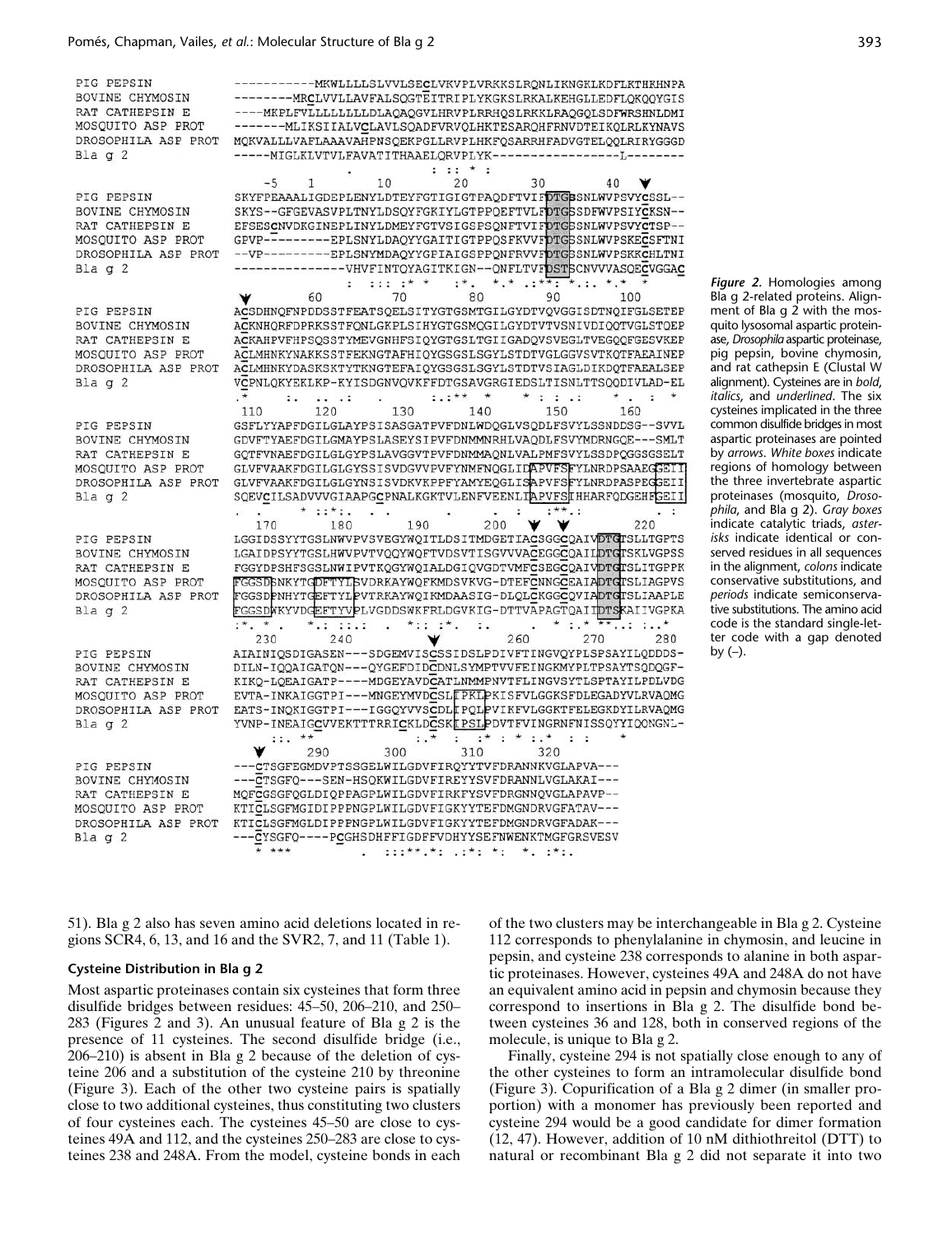## **TABLE 1. STRUCTURALLY CONSERVED REGIONS IN THE Bla g 2 MODEL\***

| <b>SCR Sequence</b>             | Characteristics                        |
|---------------------------------|----------------------------------------|
| -43 QRVPLYKLV                   | SCR1 4 aa insertion                    |
| <b>11 NTOYAGITKI</b>            | SCR <sub>2</sub>                       |
|                                 | SVR2 2 aa deletion                     |
| 25 ONFLTVFDSTSCNVVVASQECVG      | SCR3 DST triad                         |
|                                 | SVR3 2 aa insertion                    |
| 50 CPNLQKYEKLKPKYISDGNVQVKFF    | SCR4 1 aa deletion/Y75 $\rightarrow$ F |
| 79 SAVGRGIEDSLTISNLTTSQQDIVLADE | SCR <sub>5</sub>                       |
| 113 CILSADVVVGIAAPGCPNA         | SCR6 1 aa deletion                     |
|                                 | SVR6 1 aa insertion                    |
| 134 GKTVLENFVEENLIA             | SCR <sub>7</sub>                       |
|                                 | SVR7 1 aa deletion                     |
| 151 FSIHHAR                     | <b>SCR8</b>                            |
|                                 | SVR8 2 aa insertion                    |
| 163 GEIIFGGSDWKYVDGEFTYVPLVG    | SCR9                                   |
| <b>190 WKFRLDGVKI</b>           | SCR <sub>10</sub>                      |
| <b>203 TTVA</b>                 | SCR11                                  |
|                                 | SVR11 1 aa deletion                    |
| <b>209 GTOAIIDTSKAIIVGP</b>     | SCR12 DTS triad                        |
| 227 YVNPINFAIGCVVFK             | SCR13 1 aa deletion                    |
|                                 | SVR13 3 aa insertion                   |
| 249 DCS                         | SCR <sub>14</sub>                      |
| 253 IPSLPDVTFVINGRNFNISSQYYIQ   | SCR15                                  |
| 283 CYSGFQPC                    | SCR16 4 aa deletion                    |
| 298 DHFFIGDFFVDHYYSEFN          | SCR17                                  |
| 320 TMGFGRSV                    | SCR <sub>18</sub>                      |

\* Sequences corresponding to the Bla g 2 regions that are structurally conserved (SCRs) with aspartic proteinases. The main charcteristics of the SCRs and some adjacent structurally variable regions (SVRs) compared with the porcine pepsin structure are shown. Numbers indicate the residue position compared with pepsin in the clustal alignment (Figure 2).

monomers; neither did boiling of the sample with addition of up to 100 nM DTT (data not shown). Therefore, cysteine 294 is not responsible for Bla g 2 dimerization.

#### **Specificity Pockets**

Comparative analysis of specificity pockets from Bla g 2, pepsin, rhizopuspepsin, and renin for the substrates pepstatin and CH-66 shows that there is a high degree of similarity between amino acid residues found in these pockets. However, the pockets from pepsin, rhizopuspepsin, and renin have more residues close to the inhibitor than Bla g 2. For example, interactions with the aspartic proteinase inhibitor pepstatin are less favorable at the level of the residue 111 for Bla g 2 (valine) and rhizopuspepsin (serine) than for pepsin (phenylalanine) due to the replacement of phenylalanine by a smaller polar residue. Similar substitutions have been described in position 111 in other aspartic proteinases (52, 53). Conversely, other parts of the pocket locally indicate that the Bla g 2 pocket is meant for smaller/different side chains than those in the studied inhibitor. This is the case of isoleucine 10 in Bla g 2 that is too close  $(< 2 \text{ A})$  to the renin inhibitor CH-66 (Figure 1). Thus, though the residues that constitute the binding pockets show gross similarity, the shape and size of the pockets show considerable variations. This might indicate that the binding cleft can accommodate a wide range of peptides as in the case of fungal aspartic proteinases.

The polyproline loop in renin (formed by residues in proline 292–proline 297) plays an important role in defining the specificity of the S3' and S4' subsites (54). This region does not have an equivalent in pepsin (which has only one proline—proline 293—in this stretch), rhizopuspepsin, and Bla g 2, and, consequently, their S3 and S4 specificity pockets are not well defined.

#### **Bla g 2 Is an Inactive Aspartic Proteinase**

Bla g 2 was assayed for aspartic proteinase activity using the milk clotting assay. Chymosin and pepsin were used as positive controls (maximum assayed concentrations 10 and 2  $\mu$ g/well, respectively) and showed milk clotting at concentrations of 0.005 and  $0.004 \mu g$ /well, respectively. As expected, both pepsin activity and chymosin activity were inhibited by the aspartic proteinase inhibitor pepstatin but not by the serine proteinase inhibitor PMSF (data not shown). Bla g 2 is usually purified over a monoclonal antibody (mAb) affinity column by elution under basic conditions (47). However, because Bla g 2 is secreted into the German cockroach gut where there is a slightly acidic environment, samples eluted under basic or acidic conditions were compared (12, 55). Bla g 2 did not show any milk clotting activity despite the high concentrations of allergen used in the assay (25  $\mu$ g/well of acid-eluted Bla g 2 and 218  $\mu$ g/well of base-eluted Bla g 2). German cockroach extracts containing a maximum amount of 1.9  $\mu$ g Bla g 2 per well showed milk clotting activity that was inhibited by PMSF, but not by pepstatin. Because only serine and aspartic proteinases are known to clot milk, the results prove that cockroach extracts may contain active serine proteases but not active aspartic proteinases.

## **Bla g 2 Is Similar to the Mammalian Pregnancy-Associated Glycoproteins**

The amino acid substitutions in the catalytic triad and the lack of proteolytic activity of Bla g 2 present a scenario similar to that found in mammalian pregnancy-associated glycoproteins (PAGs). The PAGs comprise a group of aspartic proteinases that are secretory products synthesized by the outer epithelial cell layer (chorion) of the placentas of various ungulate species (56, 57). With the exception of PAG-1 from horse (28.0% identity to Bla g 2), most PAGs have amino acid substitutions and deletions that make them inactive (57, 58). In the catalytic triads, bovine PAG-1 and porcine PAG-1 have alanine 34 in-



*Figure 3.* Cysteines distribution in Bla g 2 and pepsin. *Yellow spheres* indicate the cysteines that are conserved in most aspartic proteinases, and *orange spheres* represent the extra cysteines in Bla g 2.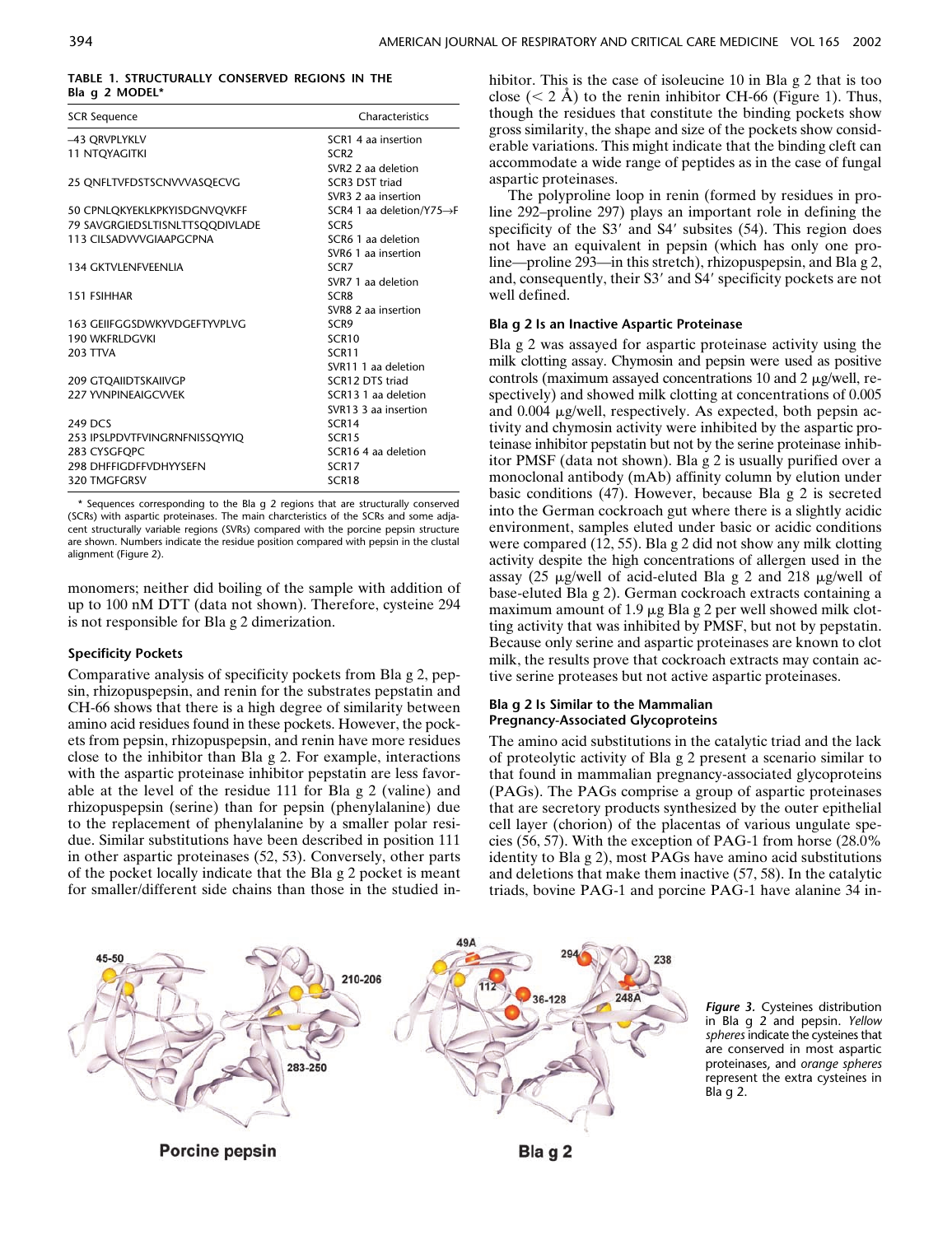stead of glycine, and ovine PAG-1 has glycine 215 instead of aspartic acid (Figure 4). Substitutions in both triads occur in porcine PAG-1 and the substitution of serine 216 instead of threonine is similar to that of serine 33 in Bla g 2. In the area of the "flap," tyrosine 75 is substituted by a phenylalanine in Bla g 2 and ovine PAG-1 and by proline in porcine PAG-1. Moreover, the substitution of glycine 76, conserved in most aspartic proteinases, by histidine in porcine PAG-1 and by aspartic acid in Bla g 2 may also reduce activity and influence peptide binding (57). Other residue substitutions (115, 117, 189, 290, and 301 by pepsin numbering) or deletions between glutamate 107 and aspartate 118 (as in ovine PAG-2) also contribute to the inactivity of PAGs; Bla g 2 also has a deletion in residue 117 (57).

## **DISCUSSION**

The "enzyme hypothesis" was originally developed to explain why mite allergens are so strongly associated with the development of allergic responses. The finding that most mite allergens were enzymes made this a logical avenue to pursue, and several potentially interesting mechanisms whereby mite protease allergens could enhance IgE responses have been described (14, 16–26). However, our data show that Bla g 2 lacks enzymatic activity, yet is a potent allergen, inducing IgE responses at exposure levels that are often one to two orders of magnitude lower than for Der p 1 (10).

The molecular modeling data provide an explanation for why Bla g 2 is an inactive aspartic proteinase despite sharing the tertiary structure with this group of enzymes. The model predicts that Bla g 2 is similar to pepsin, but has several features that suggest that the allergen is an inactive enzyme: (*1*) the substitutions in the DTG catalytic triads, (*2*) the inaccessibility of aspartates 32 and 215 to water, and (*3*) the substitution of tyrosine 75 by phenylalanine. There are no known examples of aspartic proteinase homologs that have substitutions in the catalytic triads, such as those described for Bla g 2, and still retain proteolytic activity. The catalytic triads must be intact and, specifically, the presence of the small glycine residues is very important for activity. In Bla g 2, the glycine 34 is substituted by the bulkier residue, threonine 34, that gets too close to aspartate 215, displacing the water molecule that is essential for the formation of the intermediate product in the catalytic process of aspartic proteinases (30–32). The only way to reduce the proximity of both residues in the model would be to reorient the side chains of the aspartates; but this would only distort their coplanarity and make them catalytically in-

| Active          |             |                                                   |                                             |
|-----------------|-------------|---------------------------------------------------|---------------------------------------------|
|                 |             | 32                                                | 215                                         |
| Pepsin          | (human)     | D<br>T<br>V<br>G<br>S<br>F<br>S                   | I<br>T<br>v<br>T<br>S<br>D<br>G             |
| Cathepsin E     | (human)     | T<br>F<br>т<br>Gl<br>S<br>Ð<br>S                  | Ţ<br>T<br>V<br>G<br>D<br>$\mathbf T$<br>S   |
| Cathepsin D     | (human)     | G<br>F<br>T<br>S<br>v<br>Đ<br>S                   | T<br>V<br>G<br>T<br>T<br>S<br>D             |
| Cathepsin-like  | (mosquito)  | G<br>V<br>F<br>T<br>S<br>D<br>S                   | Ţ<br>Α<br>Τ<br>Ġ<br>D<br>S<br>т             |
| Chymosin        | (bovine)    | $\Gamma$<br>G<br>Т<br>Ś<br>Г<br>$\mathbb{D}$<br>S | L<br>V<br>т<br>S<br>D<br>G<br>т             |
| Renin           | (human)     | F<br>Gl<br>V<br>D<br>т<br>S<br>S                  | L.<br>V<br>Ġ<br>Т<br>Ð<br>Α<br>S            |
| PAG-1           | (equine)    | F<br>I<br>T<br>G<br>S<br>D<br>$\mathbb{A}$        | T<br>V<br>D<br>T<br>G<br>T<br>S             |
| <i>Inactive</i> |             |                                                   |                                             |
|                 |             |                                                   |                                             |
| $PAG-1$         | (bovine)    | A<br>V<br>S<br>F<br>T<br>D<br>-S                  | V<br>T<br>G<br>T<br>-S<br>D                 |
| PAG-1           | (ovine)     | S<br>V<br>F<br>т<br>G<br>S<br>D                   | V<br>G<br><sup>S</sup><br>Τ.<br>G<br>т<br>т |
| PAG-1           | (porcine)   | F<br>T<br>А<br>S<br>S<br>D                        | Т.<br>s<br>G<br>S<br>D<br>A                 |
| <b>PAG-2</b>    | (ovine)     | G<br>ν<br>S<br>S<br>F<br>т<br>D                   | V<br>T<br>G<br>D<br>т<br>S                  |
| $Bla \gtrsim 2$ | (cockroach) | T<br>D<br>s<br>S<br>V<br>C<br>F                   | sl<br>١d<br>$\mathbb T$<br>T<br>T<br>К<br>Α |
|                 |             | 55                                                | 239                                         |

*Figure 4.* Comparison of the active site of aspartic proteinases with the corresponding amino acid triads in Bla g 2 and inactive pregnancyassociated glycoproteins.

Bla g 2 is homologous to the two other insect aspartic proteinases described to date: a lysosomal enzyme from *Aedes aegypti* and a *Drosophila* aspartic proteinase (62, *see* NOTE). Both of these enzymes retain the catalytic triads typical of aspartic proteinases and activity has already been proven for the mosquito protein, whereas Bla g 2 is inactive (63). A surprising feature of the results is that Bla g 2 closely resembles the mammalian PAGs (found in ungulate species), most of which are inactive aspartic proteinases (56–58). Bla g 2 has similar amino acid substitutions in the binding pocket to PAGs and also has a well-defined binding cleft. The function of the PAGs may be related to their ligand-binding capabilities, as has been shown for other aspartic proteinases, for example, from eggs of the hard tick *Boophilus microplus*, which binds heme  $(64, 65)$ . Comparative analysis of the pockets in pepsin, rhizopuspepsin, renin, and Bla g 2 revealed that changes in pocket composition arise from differences in both sequence and local conformational variability; they are thus determinants of specificity. The fact that the binding site in Bla g 2 does not have stringent specificity might indicate either that the cleft is able to accommodate a wide range of peptides (as with fungal aspartic proteinases) or that the Bla g 2 pocket needs residues bulkier than those in pepstatin and CH-66 for tighter contact with the protein (32).

Several other major allergens provide exceptions to the "enzyme hypothesis." The other cockroach allergens that have been cloned have diverse biological functions and none of them is a proteolytic enzyme (7, 9). Three-dimensional structural studies have shown that Der p 2 has an immunoglobulin fold structure, with primary sequence homology to moth molting protein and human epididymal protein, but no known enzyme function (66, 67). Der p 2 causes sensitization in  $>$ 90% of mite allergic patients, at exposure levels that are usually 2 to 10-fold lower than for Der p 1. The functions of other mite allergens, including Der p 5 and Der p 7, are unknown. The major animal allergens (Rat n 1, Mus m 1, Bos d 2, Equ c 1, Can f 1, and Can f 2) are lipocalins, which function as pheromone-binding proteins or transporter proteins (9). This evidence confirms that enzymatic activity of the allergen is not a prerequisite for allergenicity. Recent structural studies have shown that allergens have diverse biological functions—they may be enzymes, structural proteins, binding proteins, and also enzyme inhibitors (9). The fact that several mite allergens are enzymes appears to represent a special case.

Although enzyme function per se is not required for proteins to elicit IgE responses, the results do not rule out the possibility that enzymes inhaled into the respiratory tract could contribute to inflammation. This could occur if particles that are inhaled into the lung carry both allergens and enzymes simultaneously, and clearly both characteristics may coexist in certain molecules, such as Der p 1. The present results show that cockroach extracts contain serine proteases, but not functional aspartic proteinases. Some enzymes may contribute to inflammation by inactivating the  $\alpha_1$ -proteinase inhibitor (27–29). The key elements that affect production of IgE Ab appear to be route of exposure, allergen dose, and host im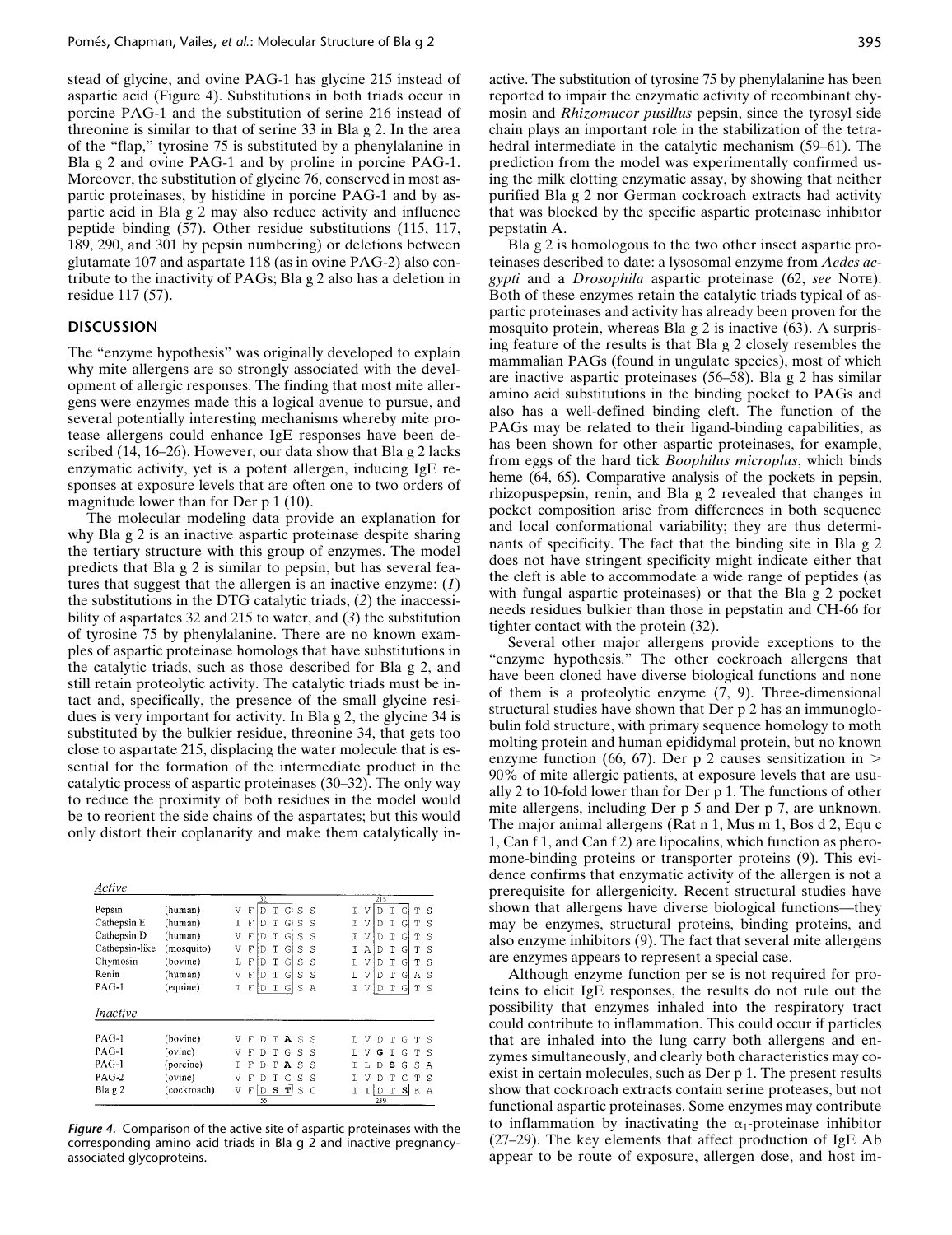mune response genes, all of which preferentially stimulate Th2 responses. The critical effect of allergen dose is emphasized by recent studies that show that high-dose exposure to cat allergen ( $> 20 \mu$ g/g) results in reduced prevalence of IgE Ab responses to Fel d 1 (10, 68). Low-dose exposure to Fel d 1 (0.5–  $5 \mu g/g$ ) posed the strongest risk for sensitization. In the same cohort, median exposure to Bla g 2 was  $0.32 \mu g/g$ , suggesting that Bla g 2 exposure routinely falls in a window that represents the highest risk for sensitization (10). Recognition of low doses of Bla g 2 may be associated with certain HLA DR genes, as has been observed for other allergens, such as Ole e 1, Fel d 1, and the mountain cedar allergen (69–71). Association of the HLA-*DRB1\*0101* allele in the Hutterite population and the HLA-*DRB1\*0102* allele in African Americans with sensitization to cockroach allergens has been reported (72).

In summary, we carried out comparative modeling and experimental studies to investigate the function of the CR allergen Bla g 2. Knowledge-based molecular modeling of Bla g 2 shows that the overall three-dimensional structure is similar to that of aspartic proteinases, with an intact substrate-binding cleft that could confer a peptide-binding function to this protein. Knowledge of cysteine distribution may help to design recombinant variants for immunotherapy that are able to induce T cell responses and with low IgE binding capacity to avoid undesired secondary effects. The results show that the strong capacity of Bla g 2 to stimulate IgE production following low-dose environmental exposure is unrelated to aspartic proteinase activity, which is also absent in cockroach extracts. Bla g 2 is one of several indoor allergens that show dissociation between enzyme activity and allergenicity. Knowledge of the molecular structure of Bla g 2 will provide a better understanding of the immune response to CR allergens and should allow rational immunotherapeutic strategies for treatment of cockroach allergy to be developed.

*Note*: The nucleotide sequence for the *Drosophila* gene related to cathepsin D was deposited in the GenBank database by A.W. Page-McCaw, G. Tsang, and G.M. Rubin (December 1999) under GenBank Accession Number AF220040. The amino acid sequence of this protein can be accessed through the NCBI Protein Database, Accession Number AAF23824.

*Acknowledgment***:** We are grateful to Peter Ngo for his technical assistance, and to Wanda Harvey for secretarial support.

#### **References**

- 1. Pollart SM, Chapman MD, Fiocco GP, Rose G, Platts-Mills TAE. Epidemiology of acute asthma: IgE antibodies to common inhalant allergens as a risk factor for emergency room visits. *J Allergy Clin Immunol* 1989;83:875–882.
- 2. Call RS, Smith TF, Morris E, Chapman MD, Platts-Mills TAE. Risk factors for asthma in inner city children. *J Pediatr* 1992;121:862–866.
- 3. Gelber LE, Seltzer LH, Bouzoukis JK, Pollart SM, Chapman MD, Platts-Mills TAE. Sensitization and exposure to indoor allergens as risk factors for asthma among patients presenting to hospital. *Am Rev Respir Dis* 1993;147:573–578.
- 4. Christiansen SC, Martin SB, Schleicher NC, Koziol JA, Hamilton RG, Zuraw BL. Exposure and sensitization to enviromental allergen of predominantly Hispanic children in San Diego's inner city. *J Allergy Clin Immunol* 1996;98:288–294.
- 5. Rosenstreich DL, Eggleston P, Kattan M, Baker D, Slavin RG, Gergen P, Mitchell H, McNiff-Mortimer K, Lynn H, Ownby D, Malveaux F. The role of cockroach allergy and exposure to cockroach allergen in causing morbidity among inner-city children with asthma. *N Engl J Med* 1997;336:1356–1363.
- 6. Eggleston PA, Rosenstreich D, Lynn H, Gergen P, Baker D, Kattan M, Mortimer KM, Mitchell H, Ownby D, Slavin R, Malveaux F. Relationship of indoor allergen exposure to skin test sensitivity in innercity children with asthma. *J Allergy Clin Immunol* 1998;102:563–570.
- 7. Arruda LK, Vailes LD, Ferriani VPL, Santos ABR, Pomés A, Chapman

MD. Cockroach allergens and asthma. *J Allergy Clin Immunol* 2001; 107:419–428.

- 8. Chapman MD, Vailes LD, Hayden HL, Platts-Mills TAE, Arruda LK. Cockroach allergens and their role in asthma. In: Kay AB, editor. Allergy and allergic diseases. Oxford, UK: Blackwell Science Ltd.; 1997. p. 942–951.
- 9. Chapman MD, Smith AM, Vailes LD, Arruda LK, Dhanaraj V, Pomés A. Recombinant allergens for diagnosis and therapy of allergic disease. *J Allergy Clin Immunol* 2000;106:409–418.
- 10. Sporik R, Squillace SP, Ingram JM, Rakes G, Honsinger RW, Platts-Mills TAE. Mite, cat, and cockroach exposure, allergen sensitization, and asthma in children: a case-control study of three schools. *Thorax* 1999;54:675–680.
- 11. Finn PW, Boudreau JO, He H, Wang Y, Chapman MD, Vincent C, Burge HA, Weiss ST, Perkins DL, Gold DR. Children at risk for asthma: home allergen levels, lymphocyte proliferation, and wheeze. *J Allergy Clin Immunol* 2000;105:933–942.
- 12. Arruda LK, Vailes LD, Mann BJ, Shannon J, Fox JW, Vedvick TS, Hayden ML, Chapman MD. Molecular cloning of a major cockroach (*Blattella germanica*) allergen, Bla g 2. *J Biol Chem* 1995;270:19563–19568.
- 13. King C, Brennan S, Thompson PJ, Stewart GA. Dust mite proteolytic allergens induce cytokine release from cultured airway epithelium. *J Immunol* 1998;161:3645–3651.
- 14. Hewitt CRA, Foster S, Phillips C, Horton H, Jones RM, Brown AP, Hart BJ, Pritchard DI. Mite allergens: significance of enzymatic activity. *Allergy* 1998;53(Suppl 48):60–63.
- 15. Dudler T, Machado DC, Kolbe L, Annand RR, Rhodes N, Gelb MH, Koelsch E, Suter M, Helm BA. A link between catalytic activity, IgEindependent mast cell activation, and allergenicity of bee venm phospholipase A2. *J Immunol* 1995;155:2605–2615.
- 16. Hewitt CRA, Brown AP, Hart BJ, Pritchard DI. A major house dust mite allergen disrupts the immunoglobulin E network by selectively cleaving CD23: innate protection by antiproteases. *J Exp Med* 1995; 182:1537–1544.
- 17. Schulz O, Laing P, Sewell HF, Shakib F. Der p I, a major allergen of the house dust mite, proteolytically cleaves the low-affinity receptor for human IgE (CD23). *Eur J Immunol* 1995;25:3191–3194.
- 18. Schulz O, Sewell HF, Shakib F. Proteolytic cleavage of CD25, the  $\alpha$  subunit of the human T cell interleukin 2 receptor, by Der p 1, a major mite allergen with cysteine protease activity. *J Exp Med* 1998;187:271–275.
- 19. Shakib F, Schulz O, Sewell H. A mite subversive: cleavage of CD23 and CD25 by Der p 1 enhances allergenicity. *Immunol Today* 1998;19: 313–316.
- 20. Herbert CA, King CM, Ring PC, Holgate ST, Stewart GA, Thompson PJ, Robinson C. Augmentation of permeability in the bronchial epithelium by the house dust mite allergen Der p 1. *Am J Respir Cell Mol Biol* 1995;12:369–378.
- 21. Robinson C, Kalsheker NA, Srinivasan N, King CM, Garrod DR, Thompson PJ, Stewart GA. On the potential significance of the enzymatic activity of mite allergens to immunogenicity. Clues to structure and function revealed by molecular characterization. *Clin Exp Allergy* 1997;27:10–21.
- 22. Tomee JFC, van Weissenbruch R, Monchy JGR, Kauffman HF. Interactions between inhalant allergen extracts and airway epithelial cells: effect on cytokine production and cell detachment. *J Allergy Clin Immunol* 1998;102:75–85.
- 23. Machado DC, Horton D, Harrop R, Peachell PT, Helm BA. Potential allergens stimulate the release of mediators of the allergic response from cells of mast cell lineage in the absence of sensitization with antigen-specific IgE. *Eur J Immunol* 1996;26:2972–2980.
- 24. Wan H, Winton HL, Soeller C, Tovey ER, Gruenert DC, Thompson PJ, Stewart GA, Taylor GW, Garrod DR, Cannell MB, Robinson C. Der p 1 facilitates transepithelial allergen delivery by disruption of tight junctions. *J Clin Invest* 1999;104:123–133.
- 25. Wan H, Winton HL, Soeller C, Gruenert DC, Thompson PJ, Cannell MB, Stewart GA, Garrod DR, Robinson C. Quantitative structural and biochemical analyses of tight junction dynamics following exposure of epithelial cells to house dust mite allergen Der p 1. *Clin Exp Allergy* 2000;30:685–698.
- 26. Gough L, Shulz O, Sewell HF, Shakib F. The cysteine protease activity of the major dust mite allergen Der p 1 selectively enhances the immunoglobulin E antibody response. *J Exp Med* 1999;190:1897–1902.
- 27. Kalsheker NA, Deam S, Chambers L, Sreedharan S, Brocklehurst K, Lomas DA. The house dust mite allergen Der p 1 catalytically inactivates  $\alpha_1$ -antitrypsin by specific reactive centre loop cleavage: a mechanism that promotes airway inflammation and asthma. *Biochem Biophys Res Commun* 1996;221:59–61.